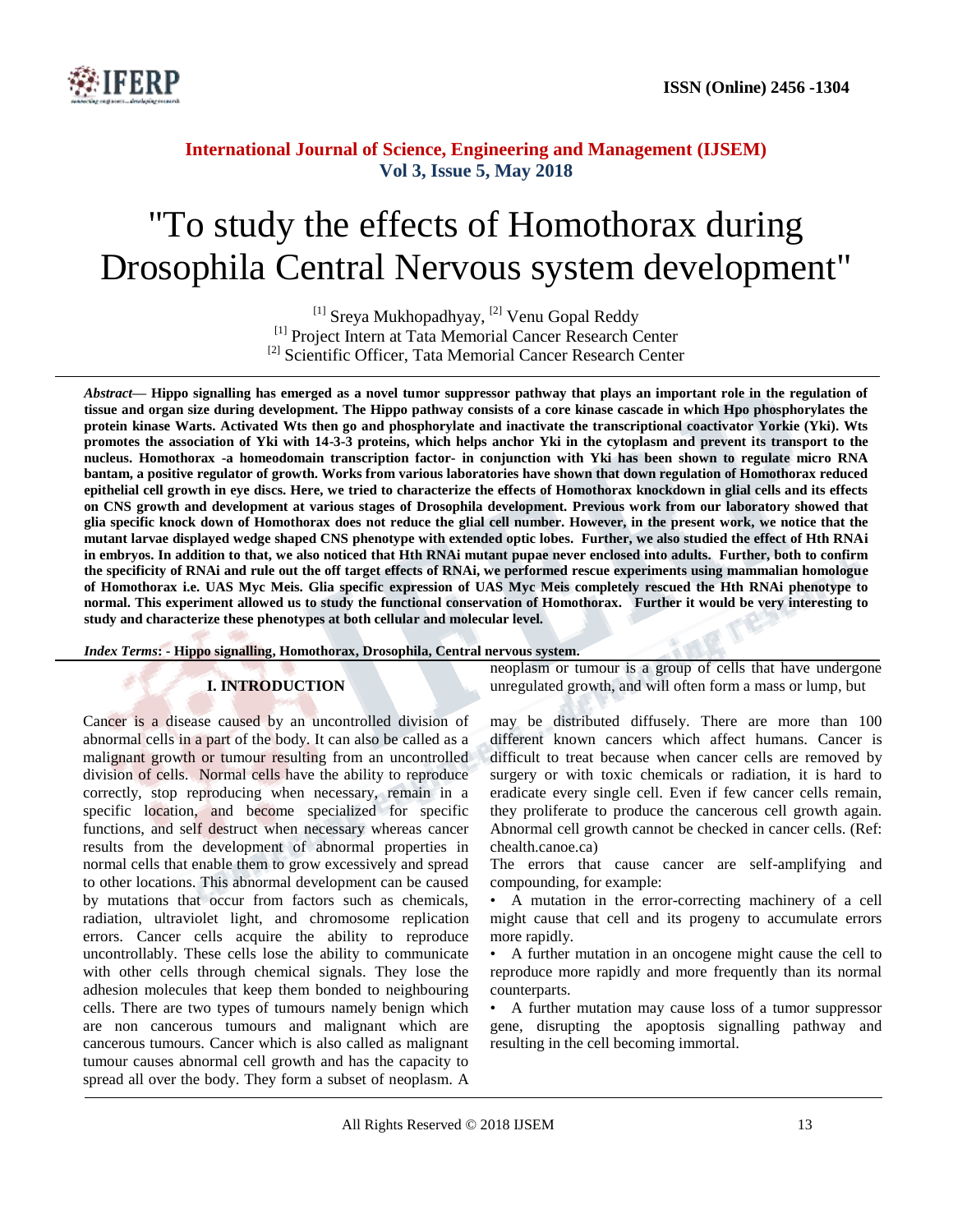

• A further mutation in signaling machinery of the cell might send error-causing signals to nearby cells. (Bishop, J. M. (1987)

## **HALLMARKS OF CANCER**

Hanahan et.al has recently reviewed decades of literature pertaining to cancer research and hypothesized that a normal cell in order to become cancerous must fulfil or acquire six essential characteristics which are called as Hallmarks of Cancer (shown in Fig 2) . The six hallmarks of cancer which are distinctive and have complementary capabilities enable tumour growth and metastatic dissemination; still continue to provide a solid foundation for understanding the biology of cancer.

#### **HIPPO SIGNALLING**

The Hippo signalling is a relatively novel tumor suppressor pathway that plays an important role in the regulation of tissue and organ size during development. Mutations in this pathway were first discovered in Drosophila melanogaster, which have consistently demonstrated that dysfunctional Hippo pathway signalling leads to dramatic tissue overgrowth. The deregulation of Hippo signalling leads to a concurrent combination of uncontrolled cellular proliferation and inhibition of apoptosis, which are the two key hallmarks in cancer development. The molecular nature of this pathway was first discovered in Drosophila melanogaster through genetic screens to identify regulators of cell growth and cell division. The pathway is strongly conserved in humans, making Drosophila a suitable and efficient model system to better understand the molecular nature of this pathway.

## **HOMOTHORAX**

Homothorax (hth) are homeobox proteins. Homeobox genes are a large family of similar genes that direct the formation of many body structures during early embryonic development. In humans, the homeobox gene family contains approximately 235 functional genes and 65 pseudo genes. Homeobox genes are present on every human chromosome, and they often appear in clusters.

The aim of current project is to study the role of Hth in Drosophila CNS development.

## **II. MATERIALS AND METHODS**

## **1. STOCKS:**

a. yw hs flp; UAS Hth RNAi/Cyo; MKRS/TM6

b. w; UAS Dicer; repo Gal4 UASmCD8GFP/TM6 c. yw hs flp; UAS Myc-Meis/Cyo; UAS Hth RNAi/MKRS

# **2. CROSSES:**

When we set up a cross, generally female virgins of particular genotypes are collected because female flies store sperms in their body if they have already mated. Hence it becomes difficult to predict the F1 progeny genotype and to carry further studies. In this experiment, we have set up the cross between ywhsflp; UAS HthRNAi/Cyo; MKRS/TM6 males and w; UAS Dicer; repoGal4UASCD8GFP/TM6 virgin females to get third instar larvae and embryos. In this case for larvae collection, from ywhsflp; Hth RNAi/Cyo; MKRS/TM6 stock, we used homozygous flies for HthRNAi in order to have more percentage of desired progeny.

So, for this cross 20 female virgins from w; UAS Dicer; repo Gal4 UASCD8GFP/TM6 and 5 male from yw hs flp; UAS Hth RNAi/Cyo; MKRS/TM6 was taken in the vial and were crossed. Each vial had 10ml of fly food which is the basic requirement of the flies and to lay eggs on the food. w;UAS Dicer;repoGal4UASmCD8GFP/TM6 X ywhsflp; UASHthRNAi /HthRNAi; MKRS/TM6



#### **F1 generation (50%)**

We have also set up a cross between (yw hs flp; UASMyc-Meis/Cyo;Hth RNAi/MKRS and w;UAS Dicer;repoGal4UASmCD8GFP/TM6) to check whether by reintroducing Meis (human homolog of homothorax), it rescue the phenotype of the normal CNS

## **3. COLLECTION OF CNS (Central Nervous System) FROM LARVAE:**

a. Third instar GFP positive larvae of the cross (w; UAS dicer; repoGal4MCD8GFP/TM6 X UAS Hth RNAi/UAS Hth RNAi; MKRS/TM6) were selected

b. It was inverted like a pocket then the posterior part was thrown away which is of no interest to us and anterior part was taken to collect the whole CNS from the larva

#### **4. PLATE PREPARATION FOR COLLECTING EMBRYOS:**

For collecting drosophila embryos, simple agar plates were prepared (3% agar and 60mm plates) and yeast paste was also prepared (7gm in 2ml dH2O and kept at 4\*C) and put in the middle of the agar plates. The flies were put in a bottle and kept upside down in the plates and allowed to lay eggs. Then, the embryos were collected and followed by the fixation protocol

## **5. STAGING OF EMBRYOS:**

Embryos have been staged for both control (w; UAS dicer; repoGal4 UASmCD8 GFP/TM6) as well as the cross (w; UAS dicer; repoGal4 UASmCD8 GFP/TM6 X ywhsflp; UAS HthRNAi/UAS HthRNAi; MKRS/TM6). Plates has been kept for laying eggs and then taken away after 5 hours and processed the next day because CNS (Central nervous system) in the embryos gets developed in 11-12 hours. This process has been done to get the consistency of results.

**6. FIXATION:**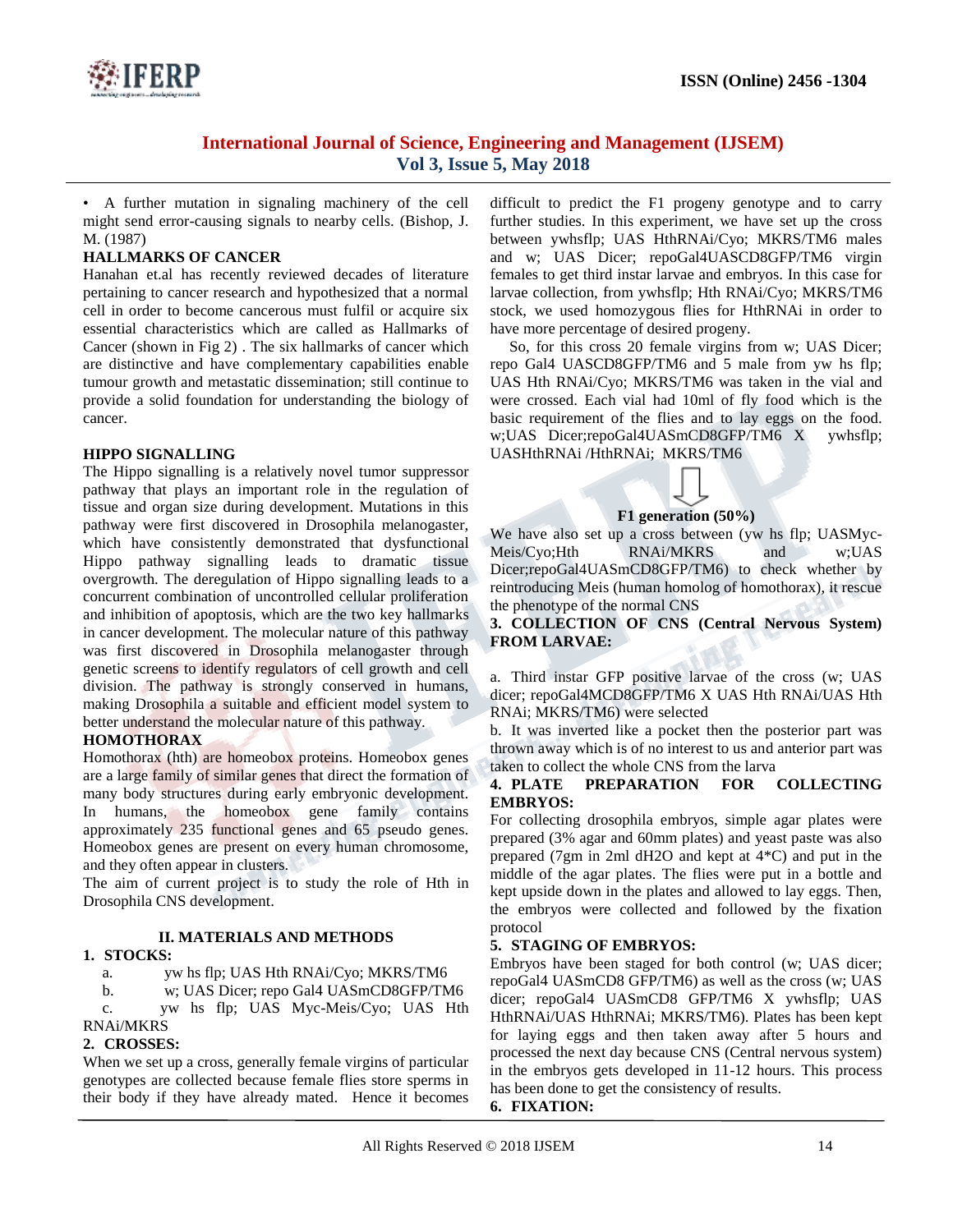

#### **Embryo fixation:**

a. Embryos were collected from fly cross on juice-agar plates.

b. Little water onto the plate was squirted, and paintbrush was used to dislodge the embryos from the agar. The embryos were suspended into the water.

c. Water/embryo mixture was poured into an embryo collection basket. Yeast chunks were placed into the embryo basket. Multiple rinses were given to get all of the embryos.

d. The squirt bottle was used to rinse the embryos (in the basket) well and also to dissolve any yeast chunks in the basket.

e. The basket was placed into a petri dish filled with 2:1 bleach.

f. The embryos were transferred into fixative: heptane (1:1 ratio)

g. The embryos were fixed for 20-25 mins, shaken vigorously and placed on a rotator. The bottom layer was removed and methanol was added.

h. The embryos were transferred into methanol: heptane and shaken vigorously.

i. The tube was capped and vortexed for 2' minutes on full. This step dechorionated the embryos, which allowed them to sink to the bottom of the methanol. The tube was examined. There were a number of embryos at the bottom of the tube, and some embryos trapped at the methanol: heptane interface. The embryos at the bottom are properly dechorionated- these are what we want to keep.

j. The methanol: heptane liquid was removed, taking care to not remove the embryos at the bottom. This methanol: heptane waste was put in the Methanol: Heptane" waste bottle and 1.6 mL of fresh methanol was added to the tube.

k. The tube was stored in the -20℃ freezer.

Larval fixation:

a. Larvae were collected from the food and inverted like a pocket

b. The inverted larvae were fixed using 4% PFA and kept in a rotator for 20 mins

c. They were rinsed using ringers solution (3times) **7. IMMUNOSTAINING**:

a. The embryos/larvae were firstly rinsed and then washed with PBST (2 times, 20 min each)

b. Then 400  $\mu$ L PBST + 5% serum was added to the embryos and kept for 30 mins in a rotator.

c. Primary 1\* antibody (Repo+Elav) was put on the eppendorf with embryos along with 400 μL PBST and serum and kept at 4\*C overnight.

d. They were again washed 4X over 1 hr with PBST and washed in PBST and serum for 30 mins.

e. They were then incubated with  $2^*$  antibody (Cy3+Cy5) and kept at RT for 2hrs.

f. They were again washed 4X over 1 hr with PBST.g.

They were mounted on the slides.

h. Samples from the cross as well as control were compared.

#### **8. MOUNTING AND CONFOCAL IMAGING:**

Larvae CNS were finally dissected and mounted on a slide using vecta shield and beads and then confocal images of larvae were taken at different zoom. Embryos were directly mounted on slide using 90% glycerol and a cover slip was put and observed under confocal microscope.

#### **III. RESULTS**

Here we study the role of Hth in Drosophila CNS development using UAS Hth RNAi and glia specific Gal4 line- repo Gal4 mCD8GFP, in which glial cell bodies are labelled with GFP. We planned to study the effect at 3 different stages of Drosophila development that is : embryonic stage, third instar larval stage and adult stage.

The crosses of (yw hs flp; UAS Hth RNAi/Cyo; MKRS/TM6) X ( w; UAS Dicer; repo Gal4 UASmCD8GFP/TM6) were made and kept till the adult flies emerge to check their phenotype.

They were checked every day; no flies emerged from the pupal case after 10 days, hence pupal lethality was confirmed.

## **EVALUATION OF LARVAL PHENOTYPE:**

We looked at the Central nervous system development in the larvae upon Homothorax knockdown ((yw hs flp; UAS Hth RNAi/Cyo; MKRS/TM6) X ( w; UAS Dicer; repo Gal4 UASmCD8GFP/TM6). Along with these experiments we also used control wild type larvae with genotype: w; UAS Dicer; repo Gal4 UASmCD8GFP/TM6. The markers used for this experiment is repo which is a glial specific marker particularly used for staining the glial cells and elav, a neuro specific marker which particularly stains the neurons. We got the confocal images of Central nervous system and brain lobes of (w; UAS Dicer; repo Gal4 UASmCD8GFP/TM6) third instars wild type larvae. We could see the normal phenotype of Central nervous system with two brain lobes and one ventral cord intact stained with antibody (Primary: repo and Elav) (Secondary: Cy3 and Cy5) as shown in figure  $(8.1a,b,c,d)$ & $(8.2a,b,c,d)$  respectively. We also observed the images of the whole Central nervous system and brain lobes from the mutant flies (yw hs flp; UAS HthRNAi/Hth RNAi; MKRS/TM6 X w: UAS Dicer: repo Gal4 UASmCD8GFP/TM6) which lead to a different phenotype (wedge shaped) of the central nervous system unlike the normal central nervous system as shown in the figure  $(8.1e,f,g,h)\& (8.2e,f,g,h)$  respectively. To address the specificity of RNAi, we did rescue experiments using UAS Myc-Meis of human origin to check whether by reintroducing